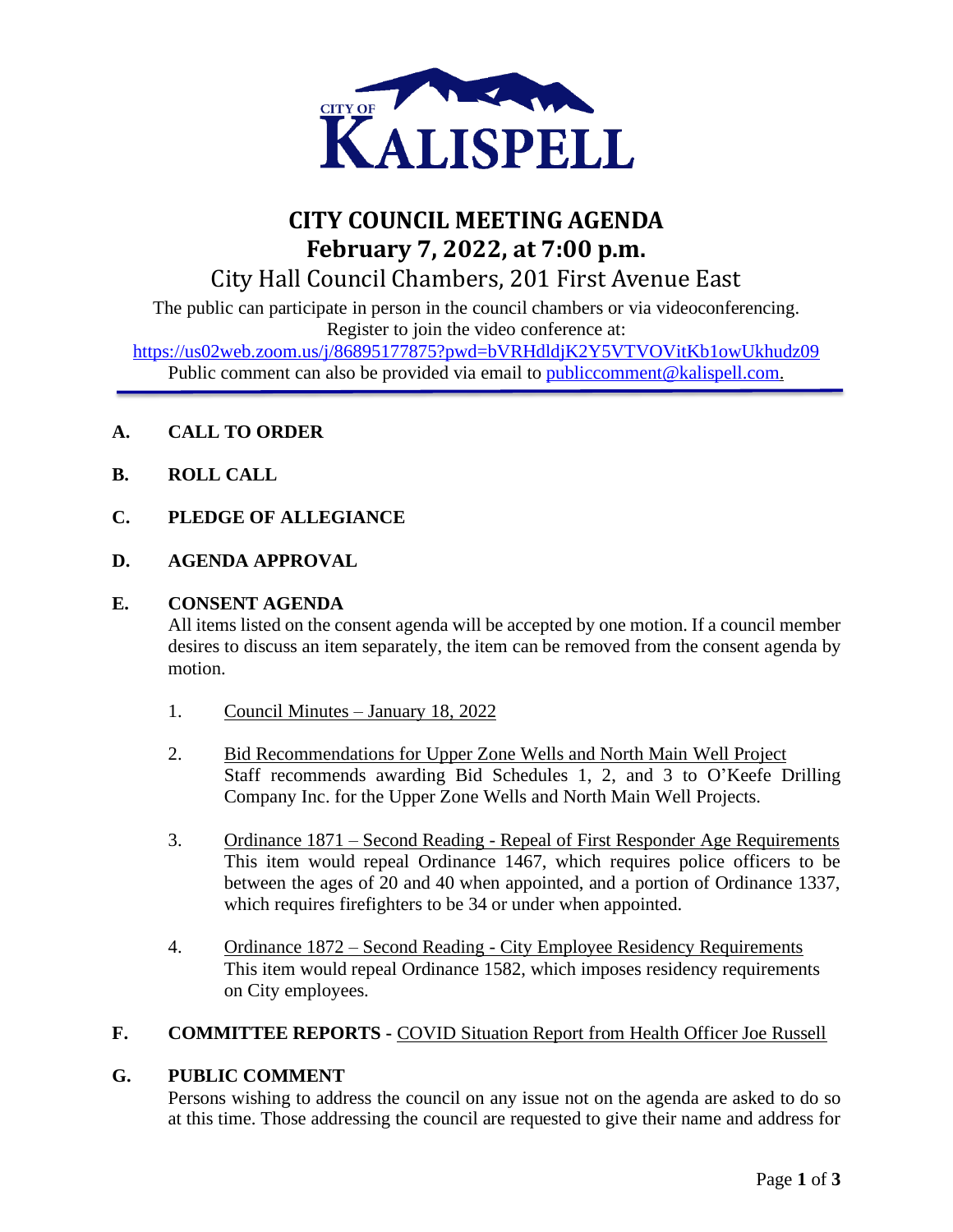the record. Please see the last page of the agenda for the proper manner of addressing the council. Please limit comments to three minutes. **Public comment can also be provided via email to [publiccomment@kalispell.com,](mailto:publiccomment@kalispell.com) or via video conference.**

## **H. REPORTS, RECOMMENDATIONS, AND SUBSEQUENT COUNCIL ACTION**

Persons wishing to address the council on individual agenda items are asked to provide public comment via email t[o publiccomment@kalispell.com](mailto:publiccomment@kalispell.com) or during the meeting verbally in council chambers or via the online meeting. Please provide your name and address for the record.

- 1. KM Accessory Casino Conditional Use Permit This item considers a request from Bergen, LLC for a conditional use permit to allow an accessory casino within a bar in the basement of the KM Building, at 29 3<sup>rd</sup> Street East.
- 2. Fairbridge Inn Conditional Use Permit This item considers a request from Fortify Holdings, LLC for a conditional use permit to allow the conversion of an existing hotel at 1701 Highway 93 South.

## **I. CITY MANAGER, COUNCIL, AND MAYOR REPORTS (No Action)**

### **J. ADJOURNMENT**

## **UPCOMING SCHEDULE / FOR YOUR INFORMATION**

**City Offices Closed –** February 21, 2022 – Presidents' Day Holiday

**Next Regular Meeting –** TUESDAY, February 22, 2022, at 7:00 p.m. – Council Chambers

**Next Work Session** – February 28, 2022, at 7:00 p.m. – Council Chambers

Watch City Council sessions live on Charter Cable Channel 190 or online at the Meetings on [Demand](http://www.kalispell.com/mayor_and_city_council/meetings.php) tab at [www.kalispell.com.](http://www.kalispell.com/)